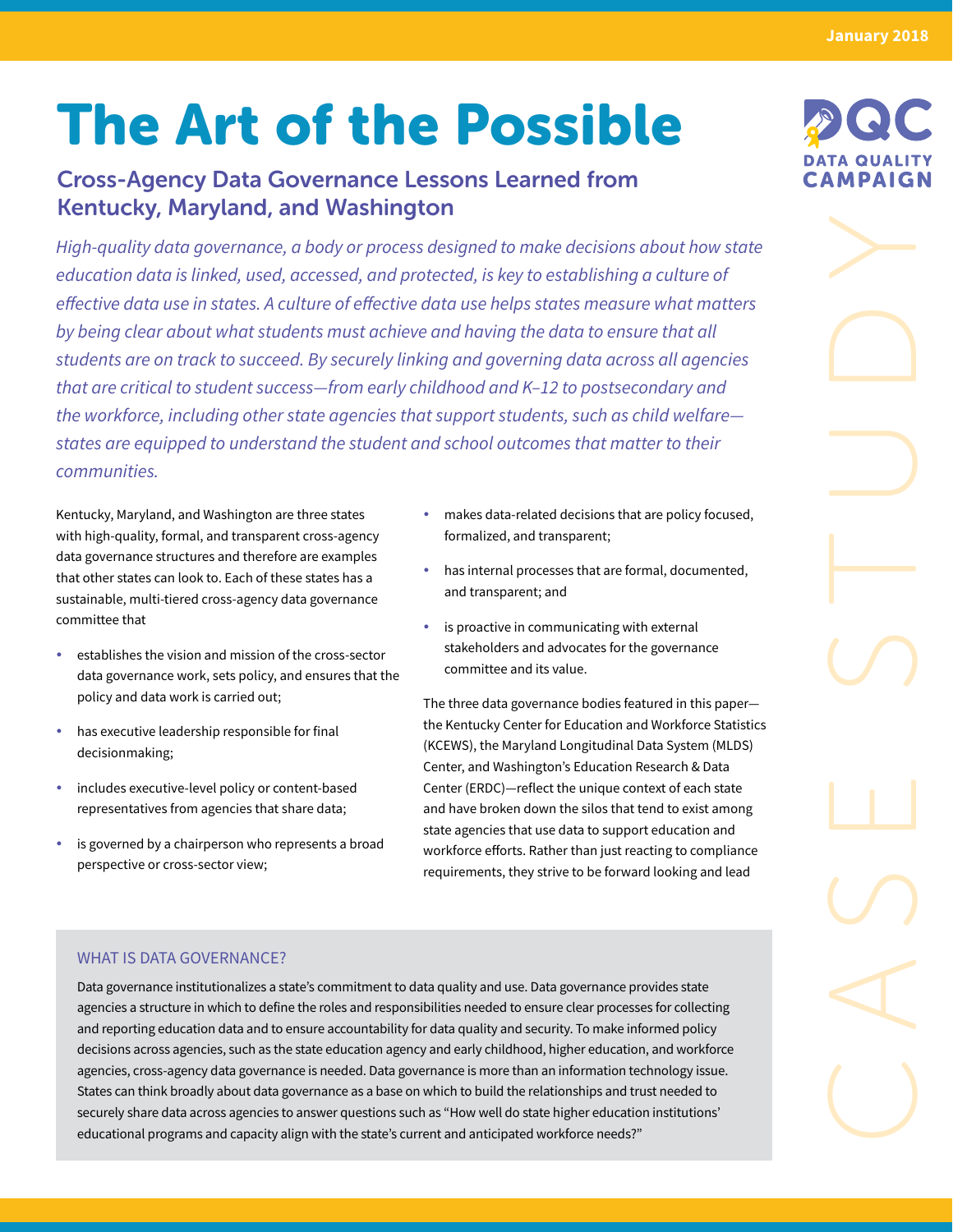proactive thinking about data. They conduct research and provide information that is timely, actionable, high quality, and accessible so that policymakers, parents, teachers, and communities can make the best decisions for students.

This paper summarizes the lessons learned from these three leading states in the initial development of their data governance bodies. Drawing on site visits, interviews, and document reviews, this paper

describes how these states were able to take the first steps in creating a culture of data use—starting with cross-agency data governance. Demonstrating the art of the possible in creating a high-quality data governance body, states in the beginning stages can learn from their experiences. For more information and recommendations on developing a high-quality data governance body, see *[Roadmap for](https://dataqualitycampaign.org/resource/roadmap-cross-agency-data-governance/)  [Cross-Agency Data Governance](https://dataqualitycampaign.org/resource/roadmap-cross-agency-data-governance/)*.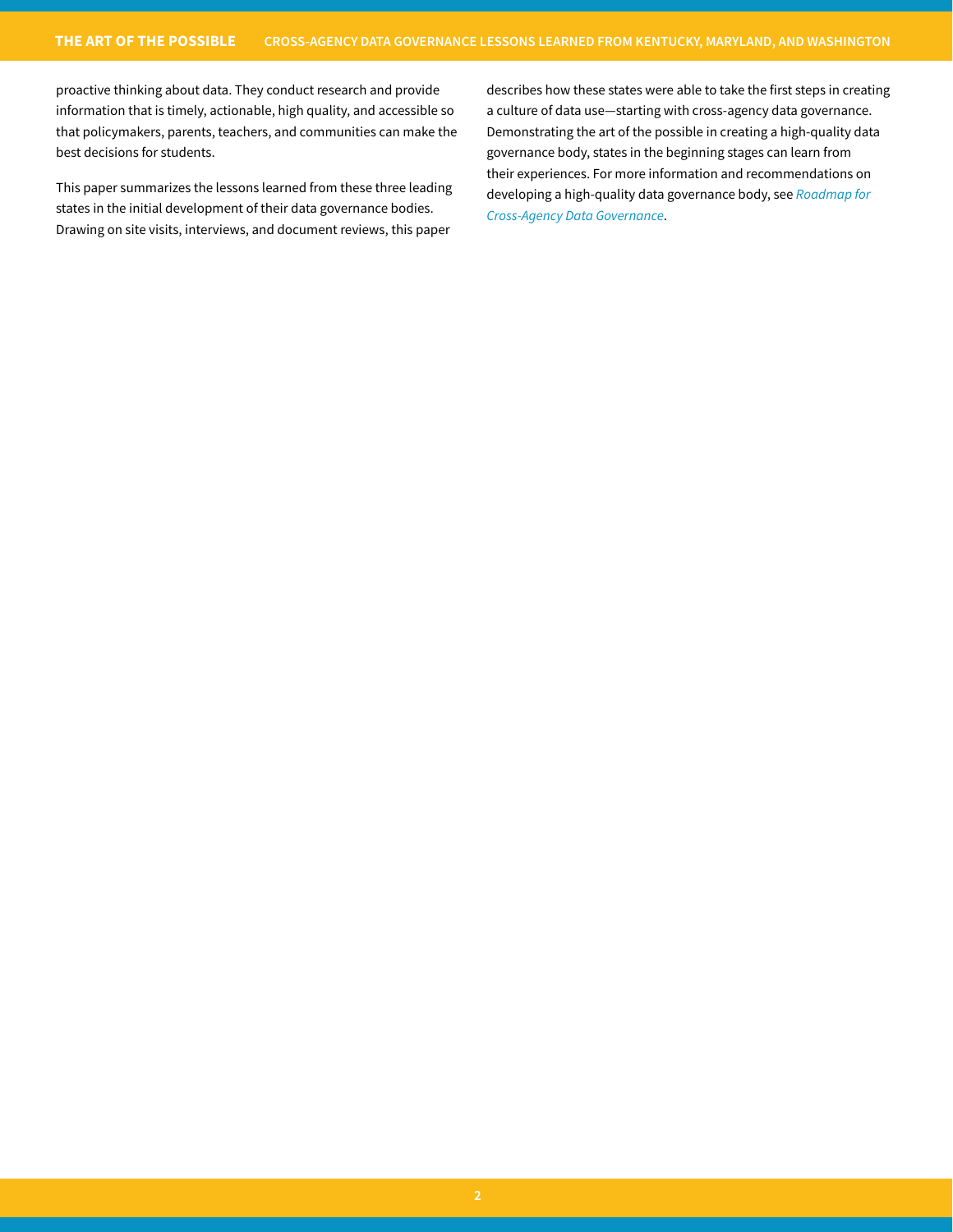# How Can States Develop High-Quality Data Governance?

## 1. Demonstrate that governance matters.

For a state that does not currently have a formal data governance body, demonstrating the value of something that has never existed could prove challenging. But leaders in Kentucky, Maryland, and Washington realized that it was critical to *show* how important having strong data governance is to ensure that their states have high-quality data to measure progress toward state goals. Leaders in Kentucky, Maryland, and Washington found the following steps helpful for demonstrating that data governance is valuable to everyone in their states.

**Find a data champion.** States can think broadly about where to find a data partner who can be a champion for high-quality data governance. Kentucky, Maryland, and Washington found success with the help of a data champion in an executive or legislative position (e.g., state legislator, governor) who was able to garner initial support for the development of the data governance body. States can also look to sectors outside of education, like business, to find a data champion. What matters most is finding someone who can authoritatively and authentically collaborate with state leaders and the leaders of the data governance body to demonstrate its value externally. A high-quality data governance body will be able to continue even when this data champion is no longer in his or her position.

## STATE EXAMPLE: MARYLAND

Former Maryland Governor Martin O'Malley (D) led efforts to collect and use data to improve student achievement. O'Malley established a statewide vision and worked collaboratively to develop a plan to build and use statewide longitudinal data systems that protect data privacy and security and improve outcomes for students in Maryland. This plan led to the creation of the MLDS Center, which the governor hoped would help stakeholders determine how students are performing and whether they are graduating from MD

high school college and career ready. O'Malley publicly stressed the importance of education data in improving Maryland's school performance. He used his executive leadership role as governor to unite state policymakers, education leaders at all levels, and technical data users behind the goal

"We owe it to our students, parents, teachers, and administrators to uphold the highest standards of accountability and transparency, and that starts with establishing quality education data systems to ensure Maryland students graduate high school prepared for college and highly skilled careers."

*—Martin O'Malley, former Maryland governor, 2010*

of having a data governance body that could use longitudinal data to improve student success. Chapter 190, also known as Senate Bill 275, strengthened this unity by establishing in law a requirement for these actors to share data with the MLDS Center and develop and maintain relationships with one another in the process.

**Recognize that being able to answer key policy questions requires high-quality data governance.** A high-

quality data governance body is clear about its main role. In Kentucky, Maryland, and Washington, this unique role is to use key data linked across systems and sectors to answer pressing questions that are not possible to answer with data from one agency alone. Kentucky, Maryland, and Washington all have research agendas that break down silos across state agencies and prioritize their efforts in linking data across systems and sectors to answer policy and programmatic questions that inform statewide decisionmaking and resource allocation. These questions include the following:

- **Kentucky:** How well is the pipeline of students that is progressing through the state's education and training systems aligned to the projected needs of Kentucky's workforce, both currently and in the anticipated near term?
- Maryland: What are the workforce outcomes for Maryland high school students who complete career technical education coursework and either enter the workforce directly or also obtain postsecondary education or training?
- **Washington:** How are students from specific high schools performing at the postsecondary level, and what are the strongest predictors of postsecondary success?

*Governance in Action:* KCEWS Executive Director Dr. Kate Akers demonstrated the value of cross-agency data linkages to key stakeholders from state agencies by creating valuable resources like high school feedback reports as soon as possible. These resources were most effective when coupled with in-person conversations and helped show agency leadership that collaboration was key to linking and governing education data.

"Producing early wins like the high school feedback report showed the benefit and value-add of the work to many stakeholders, which made it easier to gain support and funding."

*—Dr. Kate Akers, executive director, KCEWS*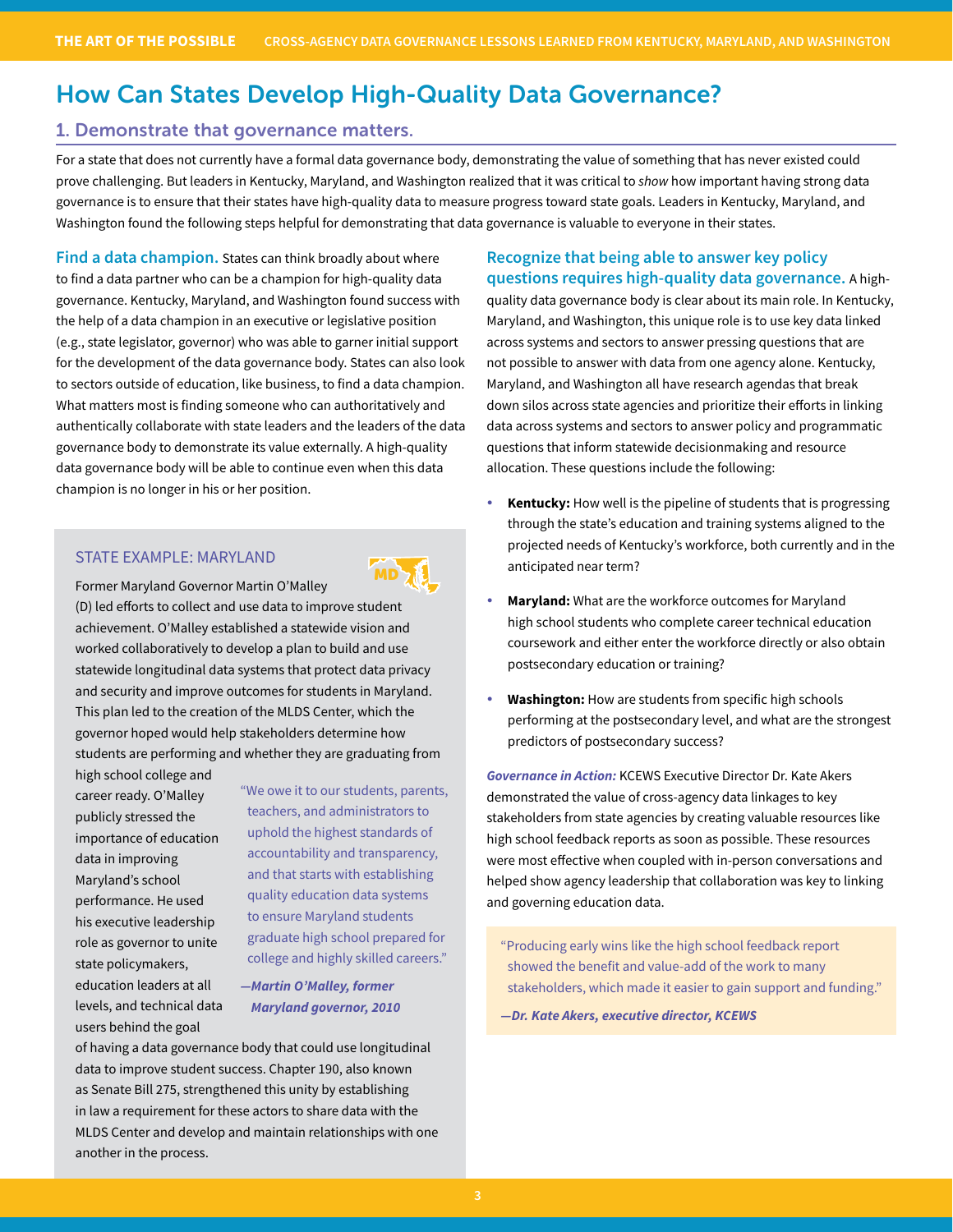## 2. Build trust and maintain relationships.

Securely linking and sharing data both within and outside of education requires a great deal of trust. Barriers to linking and sharing data often are not technical but rather are people related, such as siloed state agency staff working within traditional boundaries, skepticism about the quality of other agencies' data, and wariness about how data will be used by another agency. These challenges can be overcome with highquality data governance. High-quality data governance bodies formally require people to come together and work through these challenges to determine and unite around shared state goals. Leaders in Kentucky, Maryland, and Washington found the following steps helpful for building trust and maintaining relationships.

**Develop strong communication.** Strong communication allowed Kentucky, Maryland, and Washington to address relationshipbuilding challenges, including developing the trust necessary for data sharing to happen across sectors both within education agencies (e.g., early childhood, K–12, postsecondary) and outside of education (e.g., workforce, human services). Strong communication is frequent, clear, and inclusive of multiple stakeholder groups, both within the data governance body and with external audiences, such as legislators and the business community. All three states found that in-person meetings were critical to the initial development of their data governance bodies.

*Communication in Action:* Staff at the MLDS Center built external relationships by having frequent in-person meetings with new leadership at state agencies and explaining what the MLDS Center does. As a result, the MLDS Center has become increasingly involved in policymaking conversations and processes.

#### STATE EXAMPLE: WASHINGTON

WA

When ERDC was first established, contributing agencies were hesitant to change their ways and trust ERDC with their data.

In-person meetings became a requirement of participating with ERDC, which led to frequent communication about what exactly ERDC would do and how securely linking and sharing data from early childhood, K–12, postsecondary, and workforce agencies benefited each agency and the people of Washington.

"The most crucial challenge early on was figuring out what data to give people and what data could be shared. This challenge was resolved through the creation of the data governance body. We hammered out how to share data across sectors and gave the data contributors input into the process."

*—Dr. Jim Schmidt, director and senior forecast coordinator, ERDC*

#### **Ensure that leadership has a cross-agency vision.**

The senior leader of a data governance body should possess a collaborative mindset and the ability to see education through a wide lens, always keeping in mind the various needs of agencies across early childhood, K–12, postsecondary, and the workforce. No matter which level or agency the leader comes from, he or she should have a high-level, clear vision for education and the ability to use that vision to reach across different areas of interest to bring people and agencies together.

*Broad Vision in Action:* Dr. William E. "Brit" Kirwan served as chair of the MLDS Center's Governing Board until 2015. He also served as chancellor of the University System of Maryland from 2002 through 2015. Kirwan was able to build consensus both within and outside of the MLDS Center by hearing the concerns of many agencies and the public while maintaining a broad, inclusive vision for education. He displayed his strong leadership during Governing Board meetings by showing respect for everyone in attendance; acknowledging differing opinions and thoughts; and asking pointed, thoughtful questions. He made a point to acknowledge on record the great work of all MLDS Center staff, Governing Board members, and any other partners involved.

**Keep people at the center.** A data governance body is not meant to only conduct research for compliance purposes. Rather, high-quality data governance bodies should keep people at the center by thinking proactively about what data different stakeholders need and how they can benefit from the data. For example, a teacher in Kentucky who can access the state's high school feedback report via the KCEWS website can use that data to have conversations with her students and their parents about making informed decisions about going to college.

"We didn't just build a warehouse. We are also getting data out to be used by partners, colleagues, local education agencies, and researchers. We are showing the value of data through things like high school feedback reports. We are building trust among agencies and getting people to work together."

*—Dr. Melissa Beard, data governance coordinator, ERDC*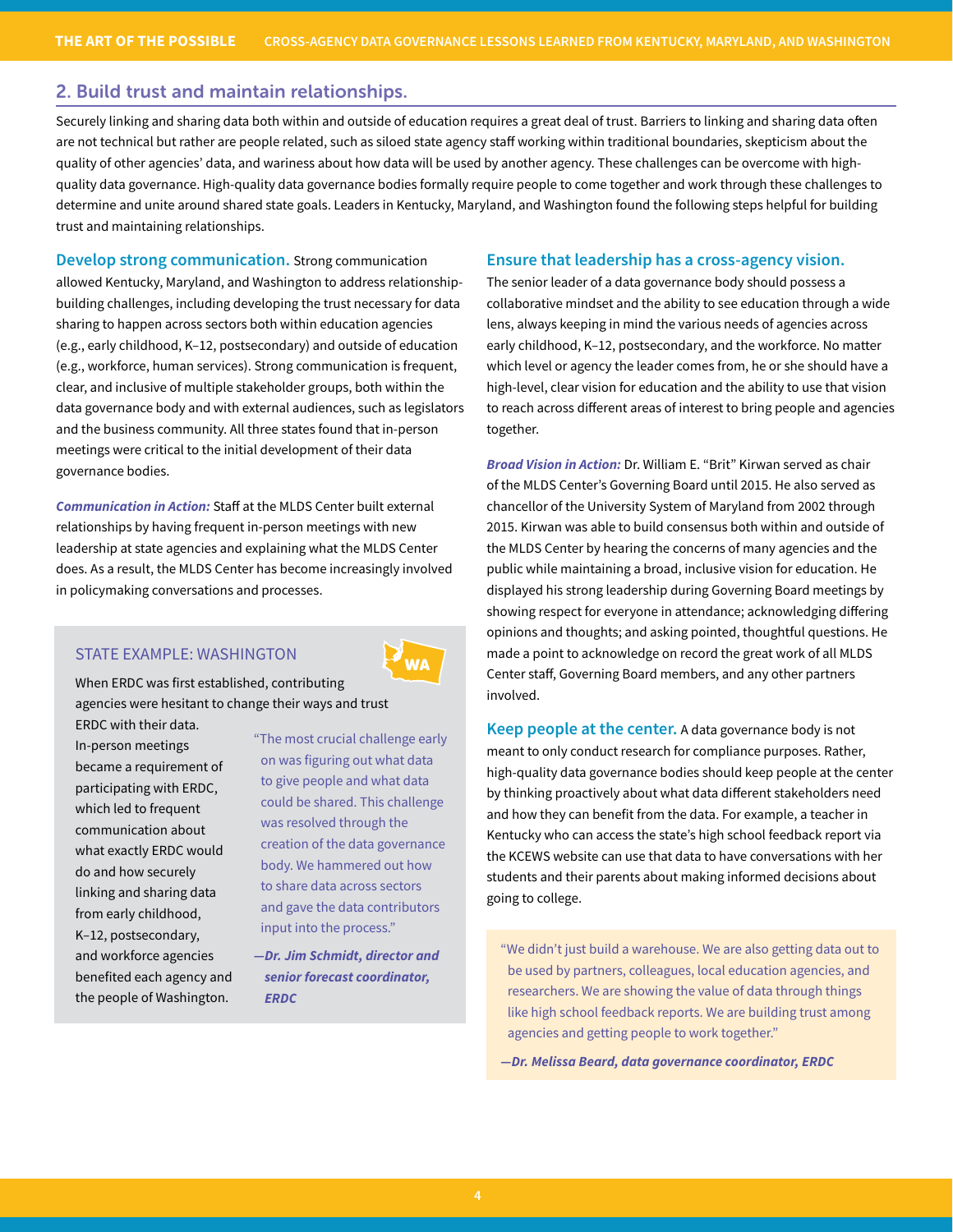### 3. Embed data governance into a statewide culture of data use.

Data governance should not be a one-time project that comes to a completion when, for example, grant funding ends. States that are establishing data governance should embed it into an already existing statewide culture of effective data use. Leaders in Kentucky, Maryland, and Washington found the following steps helpful for fostering sustainable, high-quality data governance.

## **Ensure that state leadership prioritizes data governance**

**and data use.** Data governance is not possible without data and the support of state leadership. Data governance bodies can be a resource that state leaders, educators, legislators, and the public rely on for the information they need to make decisions. States can and should prioritize data governance by providing financial support. KCEWS, the MLDS Center, and ERDC have all received state funds as well as federal funding.

## **Consider formalizing data governance through**

**legislation.** The legislation that created the data governance bodies in Kentucky, Maryland, and Washington provided a foundation that has allowed their work to be sustainable, even as state and internal leadership have changed. The laws also established these data governance bodies as independent entities. They are not housed within the state department of education or the state department of labor. This independence allows for autonomy and the ability to work freely across the entire education pipeline and with other sectors like child welfare or health. When crafting governance legislation, linkages across systems and sectors should be prioritized rather than prohibited.

"KCEWS is an independent state agency with a home-grown system. Legislation has given us sustainability even as state leadership changes."

*—Dr. Kate Akers, executive director, KCEWS* 

KY

## STATE EXAMPLE: KENTUCKY

Dr. Kate Akers, executive director of KCEWS, knows the importance of transparency and stakeholder engagement. One of the first things she did upon becoming executive director was paste a large KCEWS logo along with the agency's phone number and website on the front door of its office. This display showed KCEWS' commitment to being transparent and welcoming and to working with all agencies. When asked about the most effective way to engage stakeholders, Akers emphasized the importance of engaging directly by "getting out and about" to in-person meetings, claiming "you can't just put information up on a website. No one will look at it." She and the KCEWS staff regularly attend board meetings of agencies that participate in KCEWS and take note of any data needs or gaps in

**Prioritize stakeholder engagement and continuous improvement.** Data governance is about people. Behind every data point is a student, and the data governance body should be willing and able to actively engage with those closest to students. Creating a culture of feedback between all participating state agencies has empowered leaders in Kentucky, Maryland, and Washington to prioritize continuous improvement. This focus has in turn allowed them to be forward looking and iterative to meet the needs of the policymakers, practitioners, and public in their states.

*Stakeholder Engagement and Continuous Improvement in Action:* ERDC gathered feedback from groups of stakeholders who use its website (legislators, parents, education providers) to make it more user friendly. Gathering this feedback is a direct display of ERDC's commitment to better meeting the data needs of the people in Washington.



reporting. The staff are trained on what to look for and how to talk to different stakeholders about KCEWS. They also directly involve other sectors like business and manufacturing by conducting focus groups to get helpful information that may not have been obtainable



otherwise. KCEWS staff engage legislators on a regular basis through legislative liaisons and one-on-one meetings. They welcome and respond to any and all questions from legislators and quickly establish relationships between new legislators and Akers to ensure that legislators understand the value of KCEWS.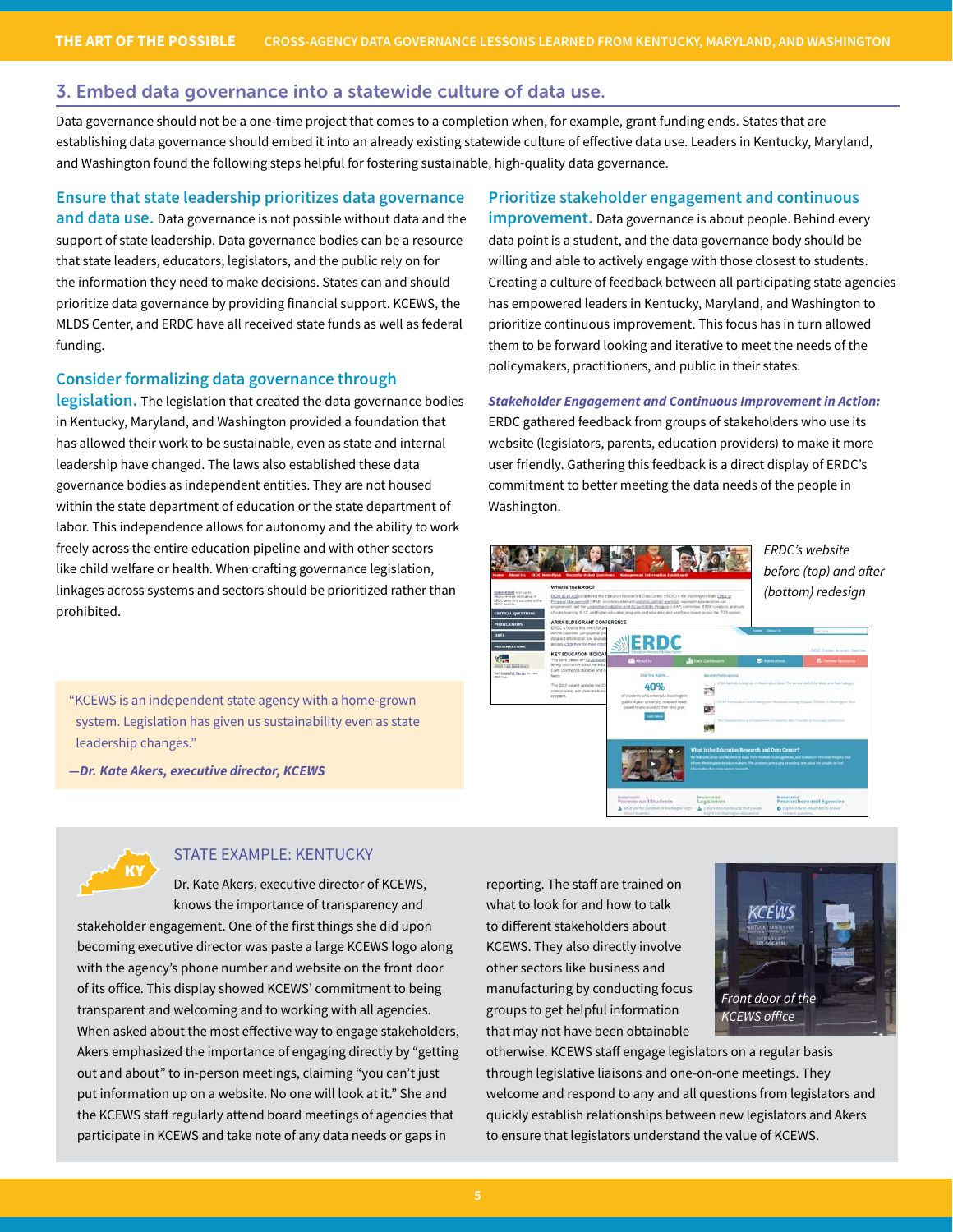# How Do States Know When They Have Developed High-Quality Data Governance?

The Data Quality Campaign (DQC) asked leaders from Kentucky, Maryland, and Washington about what has contributed to their success thus far in developing high-quality data governance bodies. It is important to note that none of these states see their data governance as "finished." They are each continuing to improve their relationships and processes and look for ways to provide more value to their states. Here is how these states talk about success:

- y "Our focus is on developing usable and actionable reports for policymakers, practitioners, and the general public. Because our data is timely and accurate, we have a good reputation throughout the state."—Dr. Kate Akers, executive director, KCEWS
- "People across the state appreciate what we do. We can successfully link data across time and agencies, and we produce information that is meaningful and actionable."—Dr. Jim Schmidt, director and senior forecast coordinator, ERDC
- "Success means being integrated into how Maryland does business."—Ben Passmore, assistant vice chancellor for administration and finance, University System of Maryland

Leaders in Kentucky, Maryland, and Washington invested time and resources into creating high-quality cross-agency data governance bodies that reflect their states' unique needs. These states show their commitment to the effective use of data in service of students by having dedicated staff who focus solely on data governance. Kentucky, Maryland, and Washington have been able to successfully develop high-quality data governance bodies by demonstrating that data governance matters, building trust and maintaining relationships, and embedding data governance into a statewide culture of data use. These efforts have resulted in three high-quality, sustainable organizations that continuously leverage the power of data to improve outcomes for their states.

## METHODOLOGY

DQC staff attended in-person meetings of KCEWS (April 2015), the MLDS Center (March, June, September 2015), and ERDC (March 2015). DQC also conducted phone and in-person interviews with staff from each data governance body in May through July 2015 and July 2016. Finally, a website review was conducted in October 2016 and again in October 2017 to further inform the research and writing processes.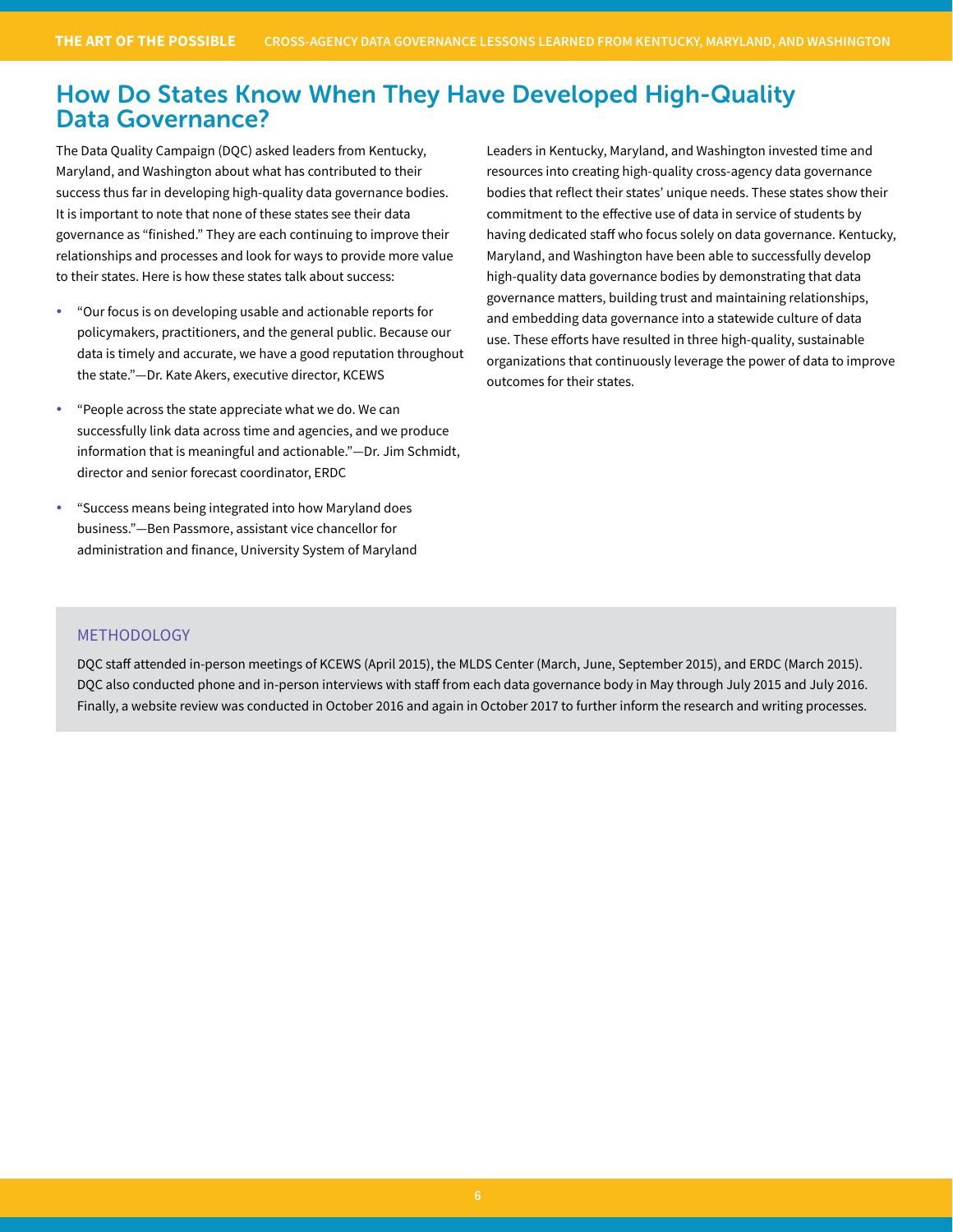# Quick Facts

The tables in this section provide details on how each of the featured states structures its data governance body. Some details may have changed since the publication of this paper.

| <b>Year Established</b>         | 2012                                                                                                             |
|---------------------------------|------------------------------------------------------------------------------------------------------------------|
| <b>Establishing Legislation</b> | <b>KRS 151B.132</b>                                                                                              |
| <b>Housed Under</b>             | Kentucky Education and Workforce Development Cabinet, Office of the Secretary                                    |
| Leadership                      | Kate Akers, Ph.D., Executive Director                                                                            |
| <b>Number of Staff</b>          | 42                                                                                                               |
| Structure                       | <b>Executive Director</b><br>$\bullet$                                                                           |
|                                 | Leadership Team<br>$\bullet$                                                                                     |
|                                 | <b>Business Team</b><br>$\bullet$                                                                                |
|                                 | Research & Analytics Team<br>$\bullet$                                                                           |
|                                 | System Development Team<br>۰                                                                                     |
|                                 | <b>Bureau of Labor Statistics Team</b>                                                                           |
| <b>Governing Board</b>          | Five members per KRS 151B.134-chair is the current secretary of the Kentucky Education and Workforce             |
|                                 | Development Cabinet.                                                                                             |
| <b>State Agencies Involved</b>  | <b>Education Professional Standards Board</b><br>$\bullet$                                                       |
|                                 | Kentucky Council on Postsecondary Education<br>۰                                                                 |
|                                 | Kentucky Department of Education<br>$\bullet$                                                                    |
|                                 | Kentucky Education and Workforce Development Cabinet<br>۰                                                        |
|                                 | Kentucky Higher Education Assistance Authority<br>$\bullet$                                                      |
| <b>Frequency of Board</b>       | Three times a year but required to meet at least twice a year per KRS 151B.134                                   |
| <b>Meetings</b>                 |                                                                                                                  |
| <b>Mission Statement</b>        | "The Kentucky Center for Education and Workforce Statistics collects and links data to evaluate education and    |
|                                 | workforce efforts in the Commonwealth. This includes developing reports, responding to research requests, and    |
|                                 | providing statistical data about these efforts so policymakers, agencies, and the general public can make better |
|                                 | informed decisions."                                                                                             |
| <b>Research Priorities</b>      | 2017-19 research agenda includes the following:                                                                  |
|                                 | Expand data access and use to inform impactful decisions related to education and workforce throughout<br>۰      |
|                                 | the Commonwealth.                                                                                                |
|                                 | Evaluate outcomes for education and workforce programs over time.<br>۰                                           |
|                                 | Connect supply and demand for Kentucky's future workforce.<br>۰                                                  |
|                                 | Measure the impact of out-of-state education and workforce migration.                                            |
| Website                         | https://kcews.ky.gov/                                                                                            |

# Kentucky Center for Education and Workforce Statistics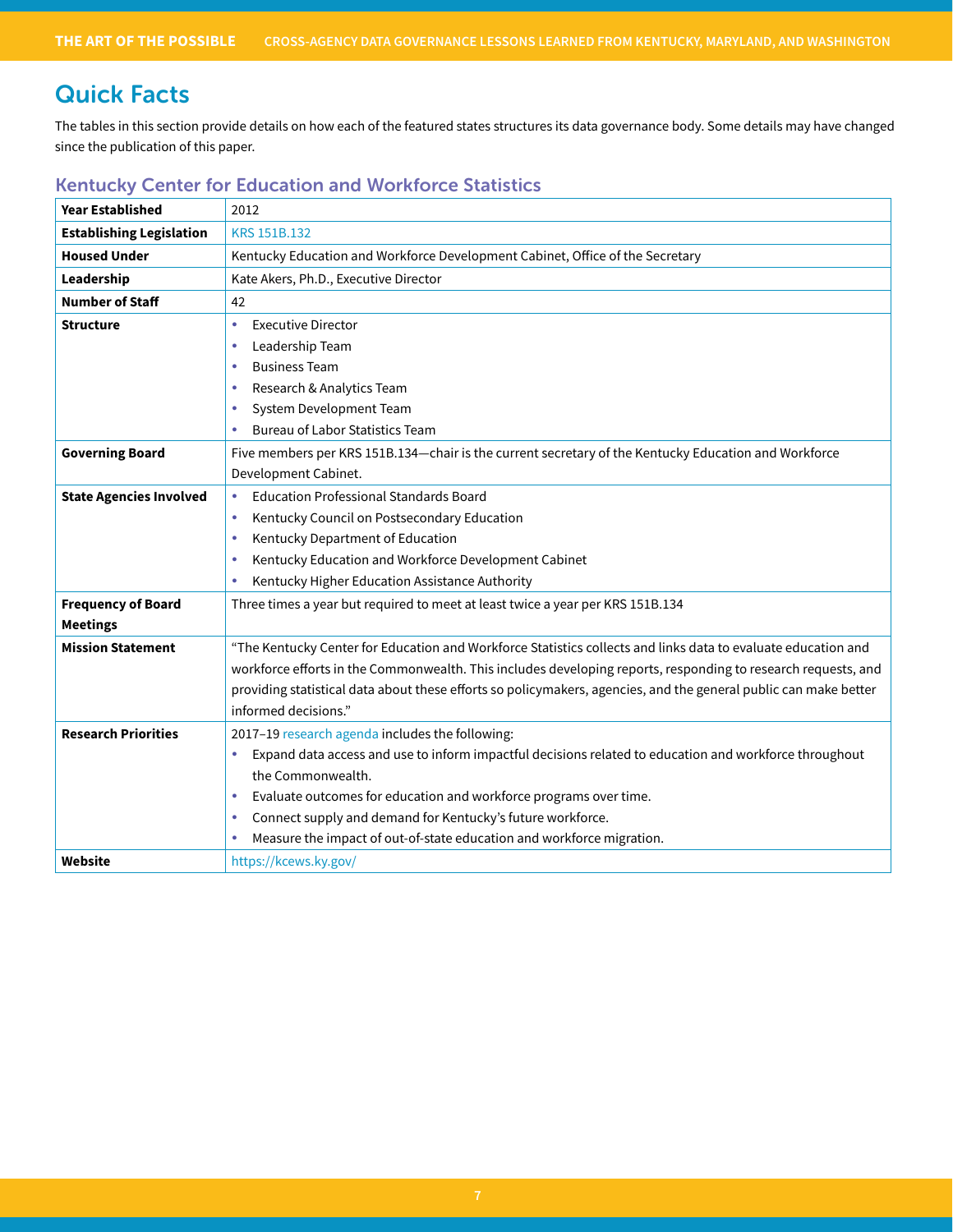# Maryland Longitudinal Data System Center

| <b>Year Established</b>         | 2013                                                                                                         |
|---------------------------------|--------------------------------------------------------------------------------------------------------------|
| <b>Establishing Legislation</b> | Chapter 190 (Senate Bill 275)                                                                                |
| <b>Housed Under</b>             | Independent unit of state government                                                                         |
| Leadership                      | Ross Goldstein, Executive Director                                                                           |
| <b>Number of Staff</b>          | 14                                                                                                           |
| <b>Structure</b>                | Administrative Team<br>$\bullet$                                                                             |
|                                 | <b>Agency Liaisons</b><br>۰                                                                                  |
|                                 | System Management Department<br>$\bullet$                                                                    |
|                                 | Research Department-through an intergovernmental agreement with the University of Maryland,<br>۰             |
|                                 | School of Social Work                                                                                        |
| <b>Governing Board</b>          | Twelve members-chair is appointed by the governor.                                                           |
| <b>State Agencies Involved</b>  | Department of Labor, Licensing and Regulation<br>$\bullet$                                                   |
|                                 | Maryland Higher Education Commission<br>٠                                                                    |
|                                 | Maryland Motor Vehicle Administration<br>$\bullet$                                                           |
|                                 | Maryland State Department of Education<br>۰                                                                  |
| <b>Frequency of Board</b>       | Quarterly                                                                                                    |
| <b>Meetings</b>                 |                                                                                                              |
| <b>Mission Statement</b>        | "The purpose of the Maryland Longitudinal Data System (MLDS) is to generate timely and accurate information  |
|                                 | about student performance that can be used to improve the State's education system and guide decision makers |
|                                 | at all levels. To accomplish this task, the MLDS collects and organizes individual-level student             |
|                                 | and workforce data from all levels of education and the State's workforce."                                  |
| <b>Research Priorities</b>      | Research agenda includes the following:                                                                      |
|                                 | K-12 readiness<br>۰                                                                                          |
|                                 | postsecondary readiness and access                                                                           |
|                                 | postsecondary completion                                                                                     |
|                                 | workforce outcomes<br>۰                                                                                      |
| Website                         | https://mldscenter.maryland.gov/                                                                             |